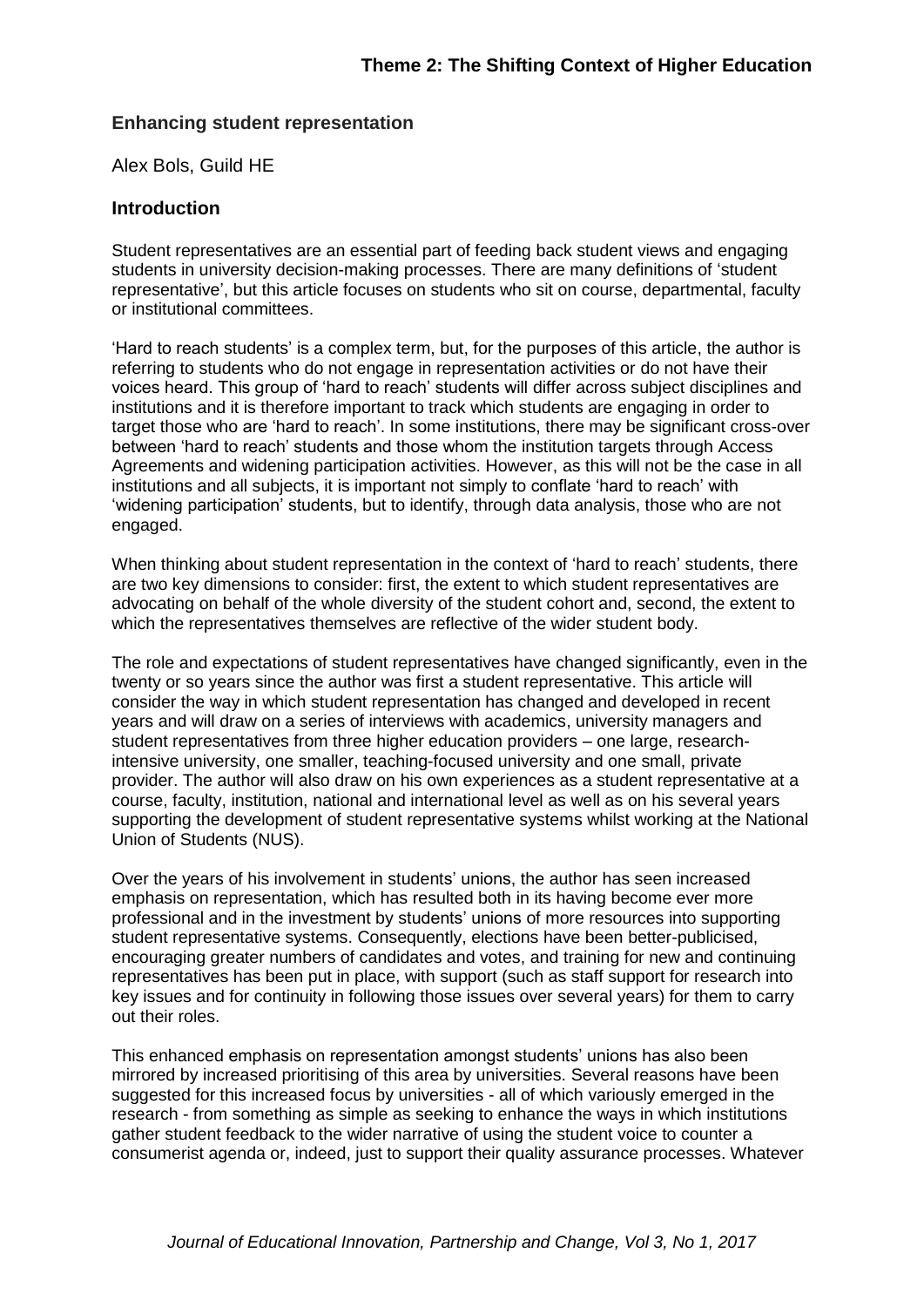the driver, universities have come to regard student feedback and representation as an increasingly important activity.

This article considers the extent to which student representatives are reflective of the wider student cohort and are able to advocate on behalf of all students and offers some suggestions for how student representation might continue to evolve in the future.

### **Method**

The research is based on a series of semi-structured interviews with representatives from three institutions. Since the author wanted to examine different perspectives relating to student representation, he interviewed three people per institution from different parts of the institution - students' union, academic community and institutional management/quality department.

The three institutions are from different parts of the higher education sector: a large, citybased, research-intensive university; a smaller, newer, teaching-focused university and a small, specialist, private institution. This is clearly not a representative sample, but selection of a range of sizes and types of institutions should give an indication of the various challenges faced by different types of institutions. The author also decided to focus on England, in order to limit the scope of the research, given the number of institutions being considered.

Looking at the higher education sector, the author wanted to look at a research-intensive 'pre-1992' institution, which would therefore have a large number of both postgraduate students as well as undergraduates. The institution selected has over 30,000 students, is based in a large city and is therefore not campus-based. At this institution, the author interviewed a students' union manager who had had responsibility for student representatives for several years, a senior university academic quality manager and a head of department.

The second institution was significantly smaller, teaching-focused and 'post 1992'. As a contrast to the first institution, the author selected an institution in a small city and therefore more likely to be campus-based. This institution has fewer than 10,000 students. Here, the author interviewed a former students' union sabbatical, a university academic quality manager and a senior university academic responsible for overseeing several academic departments.

Given the increase in the prominence of 'alternative providers' in the higher education sector in recent years, the third institution selected is a private provider and also a specialist institution; it has fewer than 1,000 students. Here, the author interviewed the current student president, a senior academic quality manager and a head of programme.

Across the three institutions, there is therefore a range of size and complexity of providers, with a range of subject disciplines, student cohort profiles and locations. Throughout the article, the author has used a series of quotes from interviewees which are reflective of the key themes that emerged during the analysis.

### **Student representation as part of a wider jigsaw**

During the research, it became apparent that it was not possible just to look in at the effectiveness of student representation in isolation: there are other pieces to the puzzle that need to be considered as well.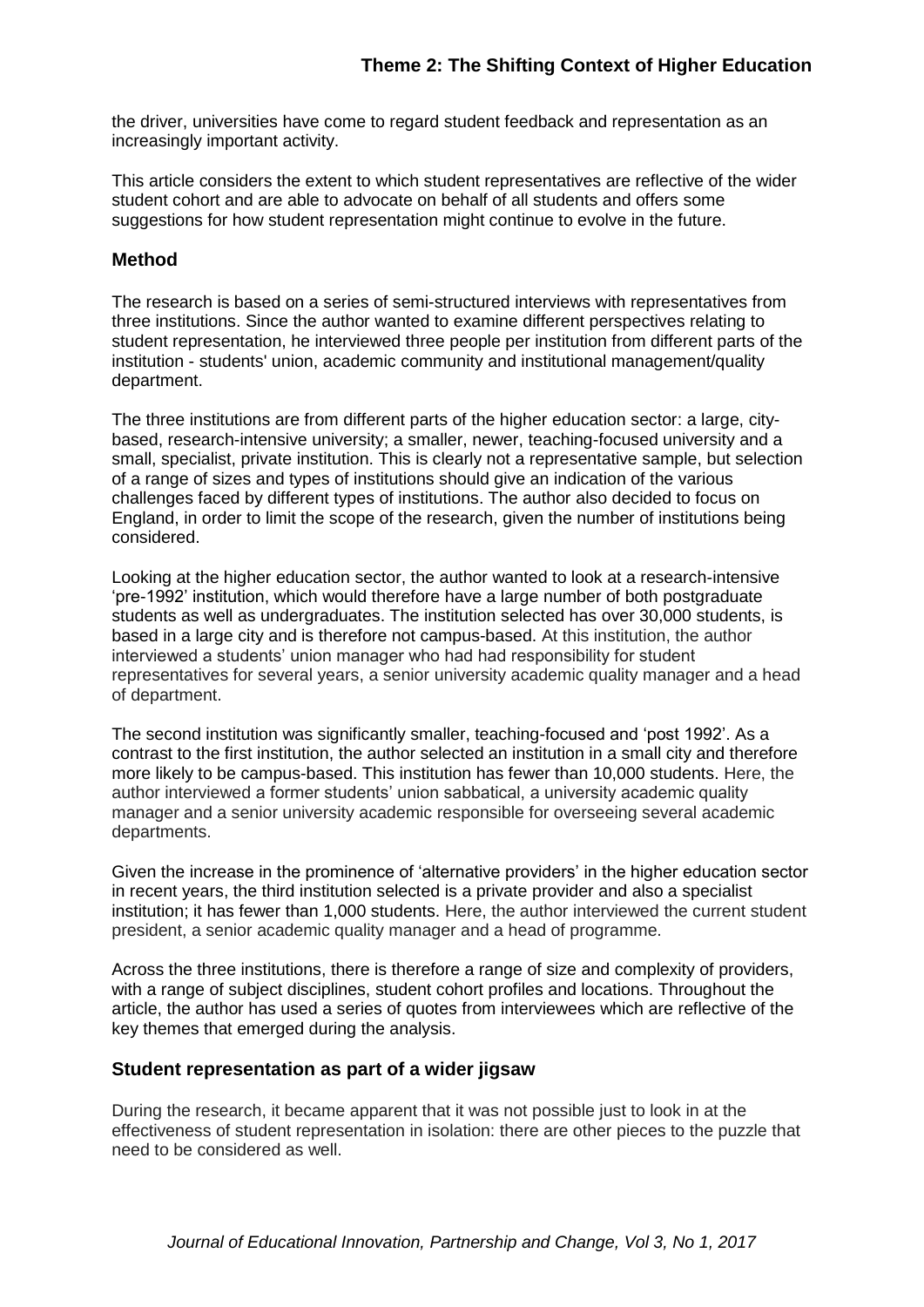# **Theme 2: The Shifting Context of Higher Education**

One of the key themes that came out time and again was the way in which academic staff are engaged with student representation processes and the extent to which they saw the benefits of representation and therefore invested time in the process. For example, whilst many institutions run training for student representatives, there is often little training available for staff about how to get the most out of student engagement. One students' union interviewee mentioned that:

*"we've not really focused on is the staff development side, and actually that will be a focus that we'll want to look at in the next few years because this thing about the interaction being of poor quality…but what we can do is ensure that the staff interacting at that level are geared up and prepared and that they understand why we're doing this, rather just that we have to do this".* 

The question of training for staff was raised in the particular context of there being the perception of a power-imbalance between student representatives and staff within institutions. Training was seen as the means by which staff might be made aware of this perception, so that they would take steps to mitigate its influence and thus enable better engagement by representatives.

One emerging theme concerned the overall effectiveness of the committee structure itself and was perhaps best articulated by the head of department in a research-intensive university, who said that *"There is a question mark I think about their effectiveness, in ways that are beyond our control"* before going on to comment that *"committees don't give thinking space, they deal with agenda items, so if that's the case we don't currently have perhaps a very good way of having a conversation about big things with our students".*  It therefore became apparent that, in order to ensure that student representatives are best able to engage with the university committee structure, it is necessary to consider student representation within a wider framework. Improving the effectiveness of student representation is just one element of a wider picture including both the staff involved in the committee and the committee structure itself.

Considering this as a Venn diagram, as in Diagram 1 below, could provide a helpful way to structure analysis of the effectiveness of representation in the future. It is perhaps easy, when considering the effectiveness of student representation, to focus on the top circle, however the author would argue that it is necessary to look at all three areas, including staff engagement and the effectiveness of the committee system itself.

It will be only by focusing on all three dimensions, as represented by the centre of the Venn diagram, where all three dimensions are at their most inter-related, that we shall truly be able to make student engagement more effective. It is likely to be at the centre of the Venn diagram that students will be seen as real partners and there will be an environment where students are genuinely able to influence education change and student representation will be at its optimum. This diagram might provide a useful framework for future exploration of improving student representation.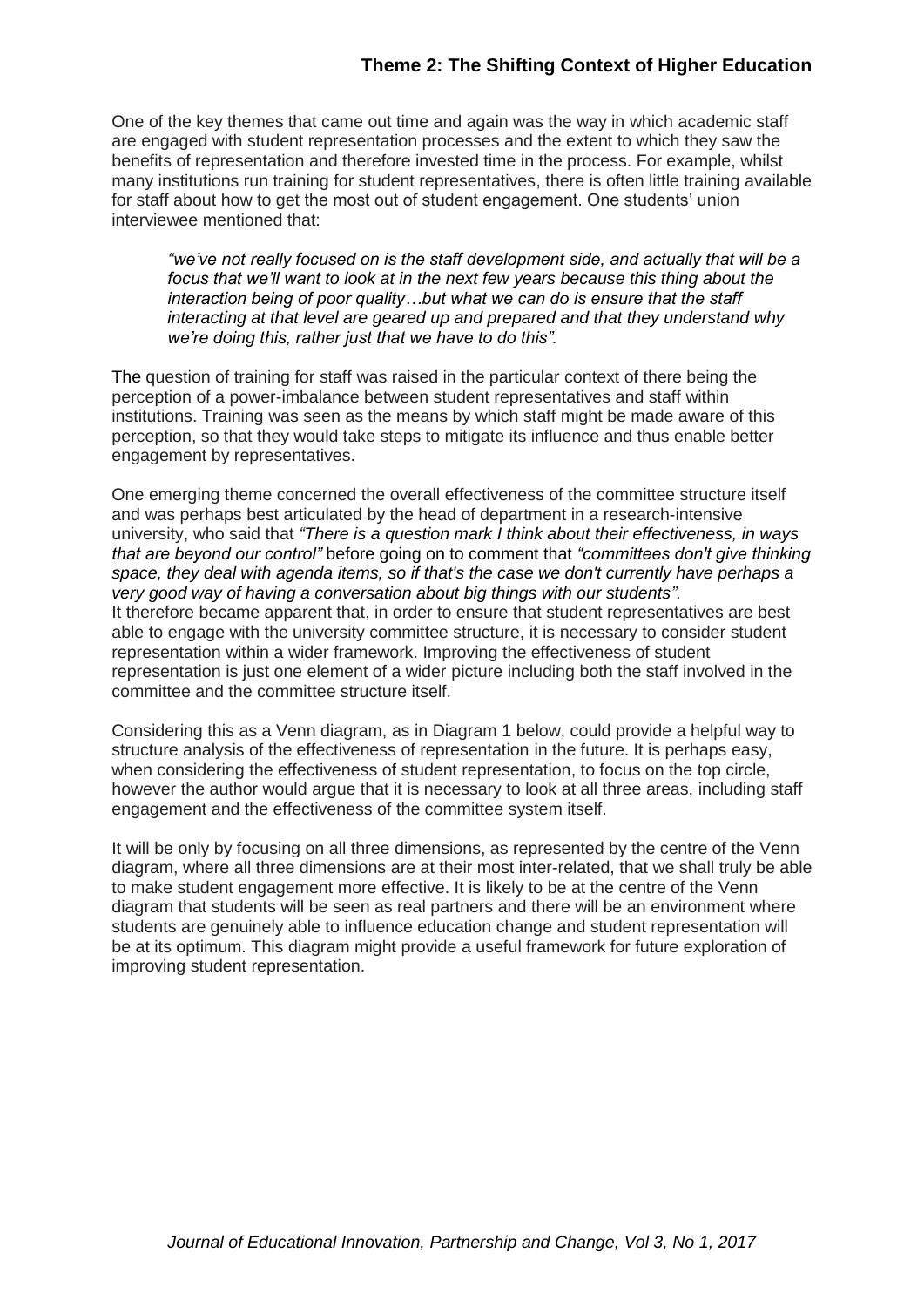# **Theme 2: The Shifting Context of Higher Education**



Diagram 1: Enhancing student representation

It is worth noting that, given the focus that universities have placed on enhancing student representation, there was less evidence in the research that this has translated into increased emphasis on the other elements in the diagram. Several interviewees referred to focus on staff engagement, although this was generally regarded as being at a relatively early stage and no-one referred to a focus on enhancing the wider committee structure.

It would be interesting to explore in future research the extent to which there has been systematic enhancement by universities of staff engagement and effectiveness of the committee structure and whether this has been considered through the prism of the engagement of 'hard to reach' students.

However, given the constraints of a short article the, author will continue to focus on enhancing the effectiveness of student representation, but it will be important to keep in mind this wider framework.

# **Student representatives reflective of the whole student cohort**

There has long been concern about the representativeness of student representatives. There has been a perception that student representatives are primarily drawn from particular demographics of students, with Fielding (2001) asking some challenging questions about who the student representatives themselves are and whether they are truly reflective of the student body as a whole. The quality manager in a large research-intensive institution identified one of their priorities as ensuring greater consistency and *"high levels of engagement irrespective of discipline and student demographics."*

This was seen as important because student representation is not a purely altruistic pursuit. Whilst those who are putting themselves forward may well be doing do so to make the educational experience better for themselves and fellow students, it is nevertheless also important to recognise that there are benefits to the student representatives themselves that make it important to ensure that opportunities are extended to all students, especially those who are 'hard to reach'.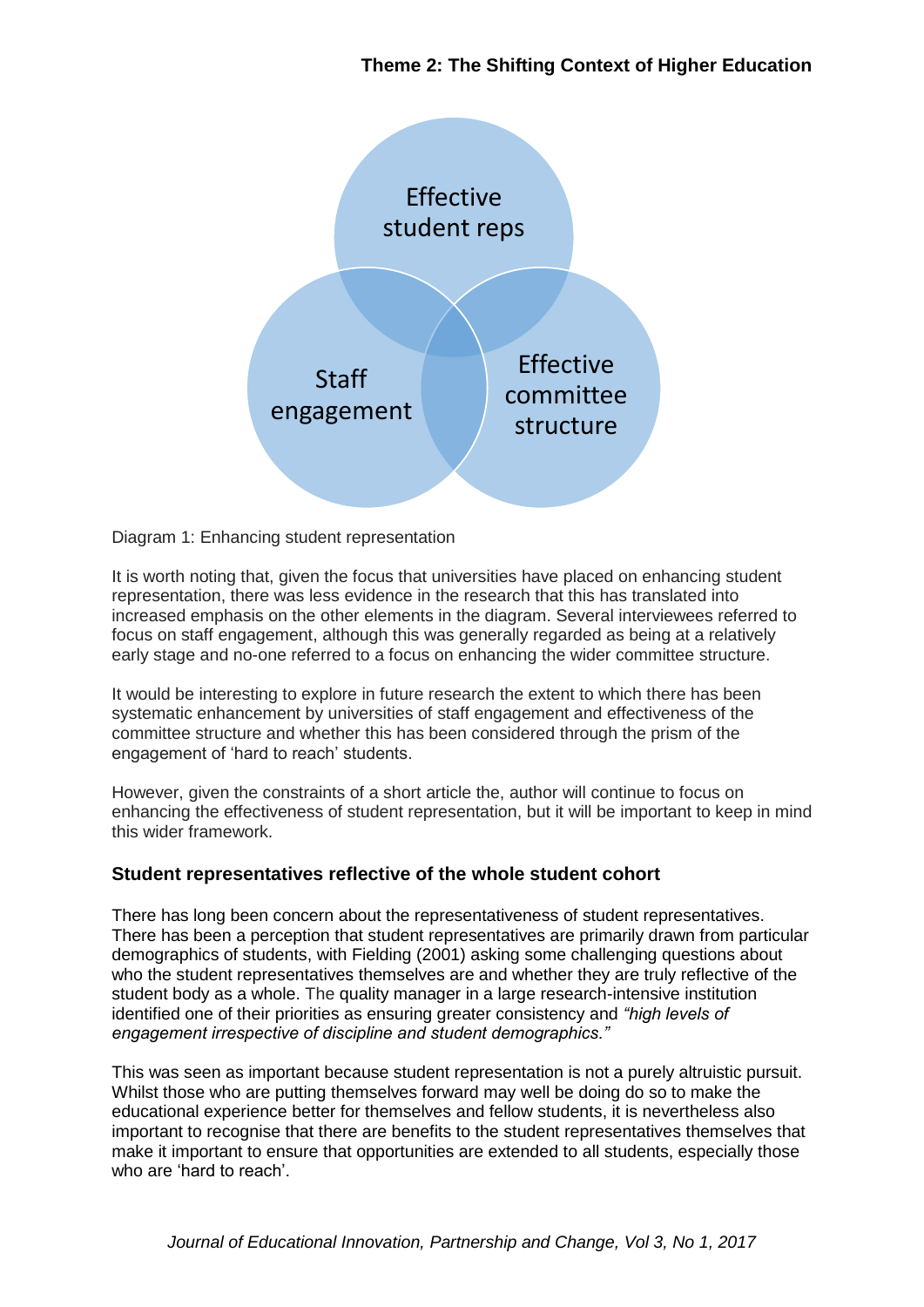In an increasingly competitive labour market, students are looking for opportunities to make their CVs stand out and so extra-curricular engagement, such as becoming a course representative, can become more attractive. However, it was commented that it is no longer enough just to be a course representative: what a representative does with the role is what counts. The quality manager in a research intensive institution summed this up:

*"Course reps can be recognised by the university through various awards and there is hunger because of employability. So they want to get more stuck in with the training because they see that you can't just stick it on your CV anymore, because just doing that isn't going to get you the award that the person sitting next to you is going to get because they've done some of the assessed bits of the training."*

When you consider the potential skills and employment benefits, together with research elsewhere in this publication suggesting that there may be a link between student engagement and increased attainment and reduced likelihood of the student dropping out, then it becomes more important to ensure that these opportunities are available more widely to all students, including those who are 'hard to reach'.

However, it is not just ensuring that the opportunities for development are available to all students. As with the wider phenomenon of identity politics (Fraser, 1999), it is probable that students will be more likely to be prepared to speak to representatives who look and sound like themselves and seem better able to empathise with their experiences. Similarly, one of the student representatives the author interviewed stressed the need for a student rep. to be *"someone who's sociable, people tend to feel more comfortable talking to someone they've seen around a lot or they see on social media or they've had a conversation with and can feel like that comfortable environment".* It thus seems important to ensure that student representatives are reflective of the wider student cohort – including 'hard to reach' groups so that the institution is hearing from the widest possible cross-section of the student body.

This all makes it more important for those running student representation systems to gather the data of the demographics involved in student representation. This will enable them to map those involved against the demographics of the students whom they are representing and so be able to monitor who is engaging in these activities and whether there is any 'hard to reach' group that needs to be targeted to ensure a more reflective cohort of student representatives. Whilst other articles in this publication indicate that this is happening in some institutions, several years' personal experience in this field suggests that this is still the exception rather than the rule.

# **Why some students might not engage**

If, having looked at the data for your institution, you have identified that there is a problem with student representatives coming from particular backgrounds, it would be worth reflecting on why this may be the case. There are several commonly-cited reasons. First, there may be quite real financial concerns (Flint and O'Hara, 2013). Students may feel that they need to take paid employment to subsidise their student loans and that between their paid employment and academic work there isn't time to take on additional responsibilities. One senior academic said that *"most of them are working in paid jobs and that inevitably impacts on the ability of some of them to engage as much as they might want".* Second, there may be a fear in some students that getting actively involved in student representation may distract them from their academic work and so may impact on their grades.

It is perhaps also worth reflecting on whether the perceived power-imbalance between student representatives and the institution (Robinson, 2012) may also be a factor, with some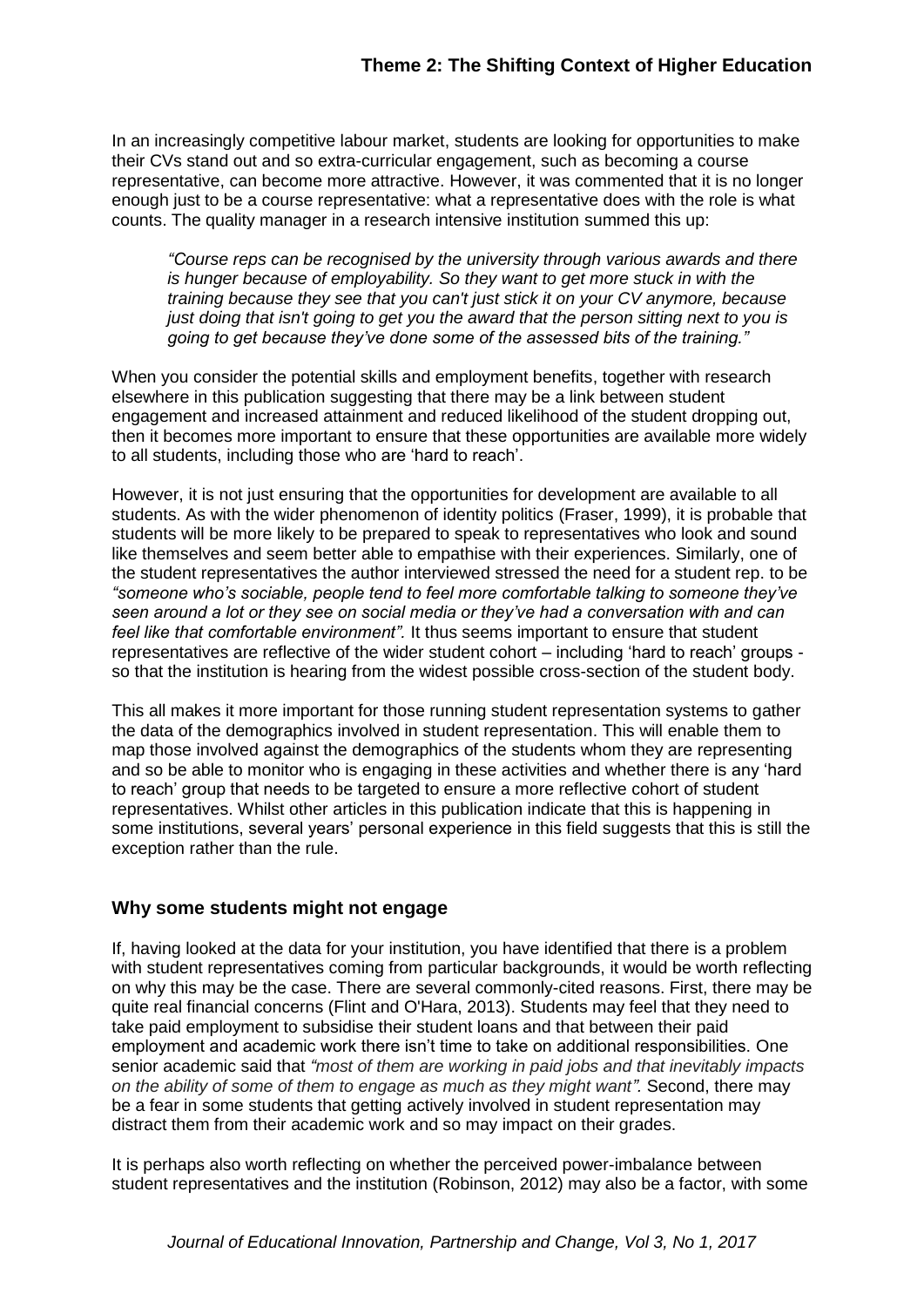students less confident that they are able to make their voice heard. In response to a question about the power imbalance, one of the students' union interviewees commented: *"there has been a problem before with feedback and there has been more intense problems that people are very uncomfortable to bring up".* This is also important to consider in both the context of training for academic staff and the structuring of committees.

Students' unions and institutions have responded to the question of differing engagement in different ways. Some, particularly those with high proportions of students from poorest backgrounds, have seen the need to introduce payment for student representatives as a way of compensating them for not being able to take out paid employment during this time. This is an option that may work in some institutions and for some activities, with an implicit recognition of the need for a full-time paid role at more senior levels of representation, through students' union sabbatical officers.

However, this route is not without its critics. Whilst this may work for some, there are concerns that it may also have such unintended consequences as students' only participating if they are paid to do so or as changes in the motivations for students' becoming involved in representation (Lizzio and Wilson, 2009). These concerns have led other students' unions to consider alternative options, such as greater recognition for student representatives through initiatives such as institutional awards or including on their transcript their involvement in representation; some institutions have even gone as far as introducing academic credit for volunteering.

A senior academic manger in a small teaching-focused university summed up well some of the internal challenges that some institutions consider when addressing the question of paying student rep.s:

*"We occasionally have a conversation about paying students, in order to ensure the evenness of quality, can you ask that amount of commitment in the current context without paying students. So far we haven't gone down that route. That may be a possibility in the future, it's hard when you have students holding down effectively full-time jobs in addition to being full-time students, it's hard to ask them to give up time, without compensation for it. So I suspect that we may eventually go down that route…[we haven't gone down that route yet because]… I know some institutions do pay, but whether it becomes a conflict of interest, that's the thing that we think about a lot."* 

Indeed, it is of note that the academic manager above seemed to be approaching paying student representatives as a way of enhancing representation and improving the "evenness of quality" rather than mainly as a way of increasing the representativeness of the rep.s.

#### **Advocating on behalf of the whole student cohort**

Small numbers of opportunities for engagement mean that it is important to ensure that the student representatives are not only just reflective of the student cohort but also able to speak on behalf of the whole student cohort, especially those who may be 'hard to reach'.

These doubts were raised by the quality manager in a smaller teaching-focused university: *"sometimes I'm not sure how representative they are. So that feeling, are they representing their opinions, as quite often confident, articulate members of the student body, or are they genuinely representing the views of their whole cohort".* This has been recognised as a key issue and many students' unions have built it into training for representatives.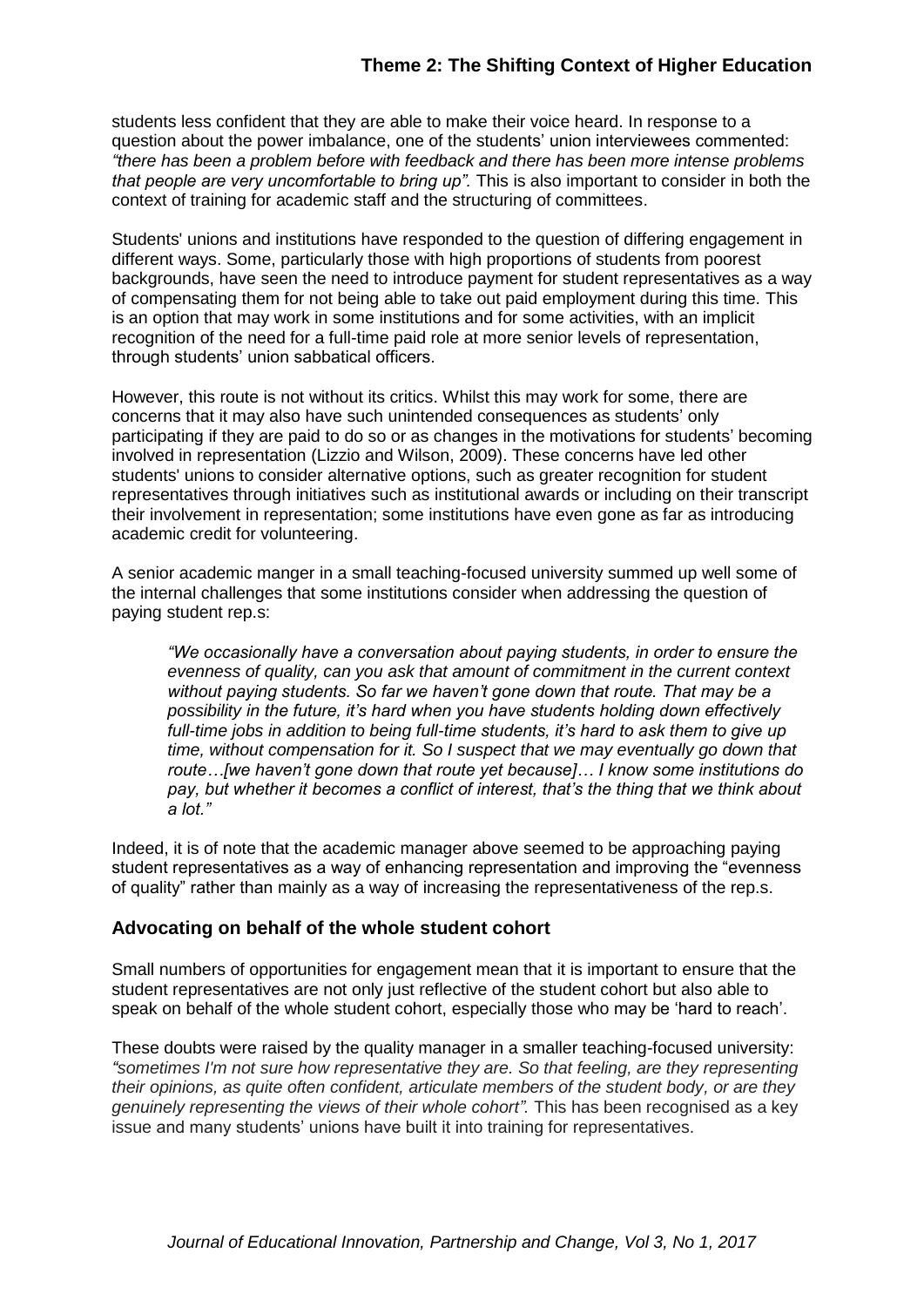When the author was a student representative, smaller class sizes made it far easier to speak to all the students on his course. However, whilst that may now be harder for many course representatives, and particularly as they progress to higher levels as school, faculty or institution-wide representatives, there are now tools available to help overcome this.

Institution-wide surveys and the National Student Survey (NSS) provide a rich data source for representatives. However, it was felt that representatives are not simply there to be vessels of other people's views or merely to re-present data. Their role was seen as being able to digest this information and use it to identify priorities. The NSS was highlighted by the students' union president in the small private provider as a key focus for change within the institution: *"we had it done for the first time last year, and student feedback from that was like, touch and go in each section…and they want to improve those scores for next year"*.

The opportunities provided through using and analysing social media came out in many of the interviews, with one quality manager describing the ease of being able to access the views of students at the *"grassroots level to feed up which could be done through social media".* Several of the quality managers also described keeping an eye on student Facebook groups and other social media as a way of tracking issues that students were raising and, if appropriate, channelling it through the relevant mechanism. A senior academic referred to the fact that *"we have a lot of ways for students to communicate with us, I don't think they always sink in, so we have to actively monitor Facebook as well to see what's going on".* Some of the student representatives also described the ease with which social media can enable them to access student views, but felt that this is still an area for further development, so as to be able to ensure that comments are deeply felt and representative. Innovations such as polls might, they suggested, become more effective in the future to track this.

### **Student representative behaviours**

This ability of student representatives to advocate on behalf of the wider student cohort also led to discussions about the ideal student representative. Whilst recognising the importance of representatives from across the student cohort, it is worth considering whether there are certain behaviours that could be common to all student representatives. This could be a tool to help people considering becoming representatives, developing training to enhance these skills as well as supporting representatives to reflect on their own role.

One of the themes that came through in earlier research (Bols, 2015) was the perceived importance of course representatives' being democratically elected. There was a view from the students' union representatives that representatives have more of a mandate through being more formally elected: *"there is a leadership role with that, so it's not purely an advocacy role"* (students' union rep, large research-intensive institution). This was reiterated by the academic in the small teaching-focused university, who wanted to see more people standing to become representatives so that there was a genuine choice. Indeed, there was a perception that being elected gave the representatives more legitimacy and helped to mitigate to an extent the power imbalance between student representatives and institutional staff.

The student rep in the large research intensive institution went on to say that he did not think that they were just a market-research machine and should not just be a *"conduit of lots of issues and then you feed up those issues, there is an element of assessment that you need to take around which of those are the broadest and most deeply felt amongst the students that you're advocating on behalf of"*. Student representatives need to be able to apply some level of judgement to what they're hearing.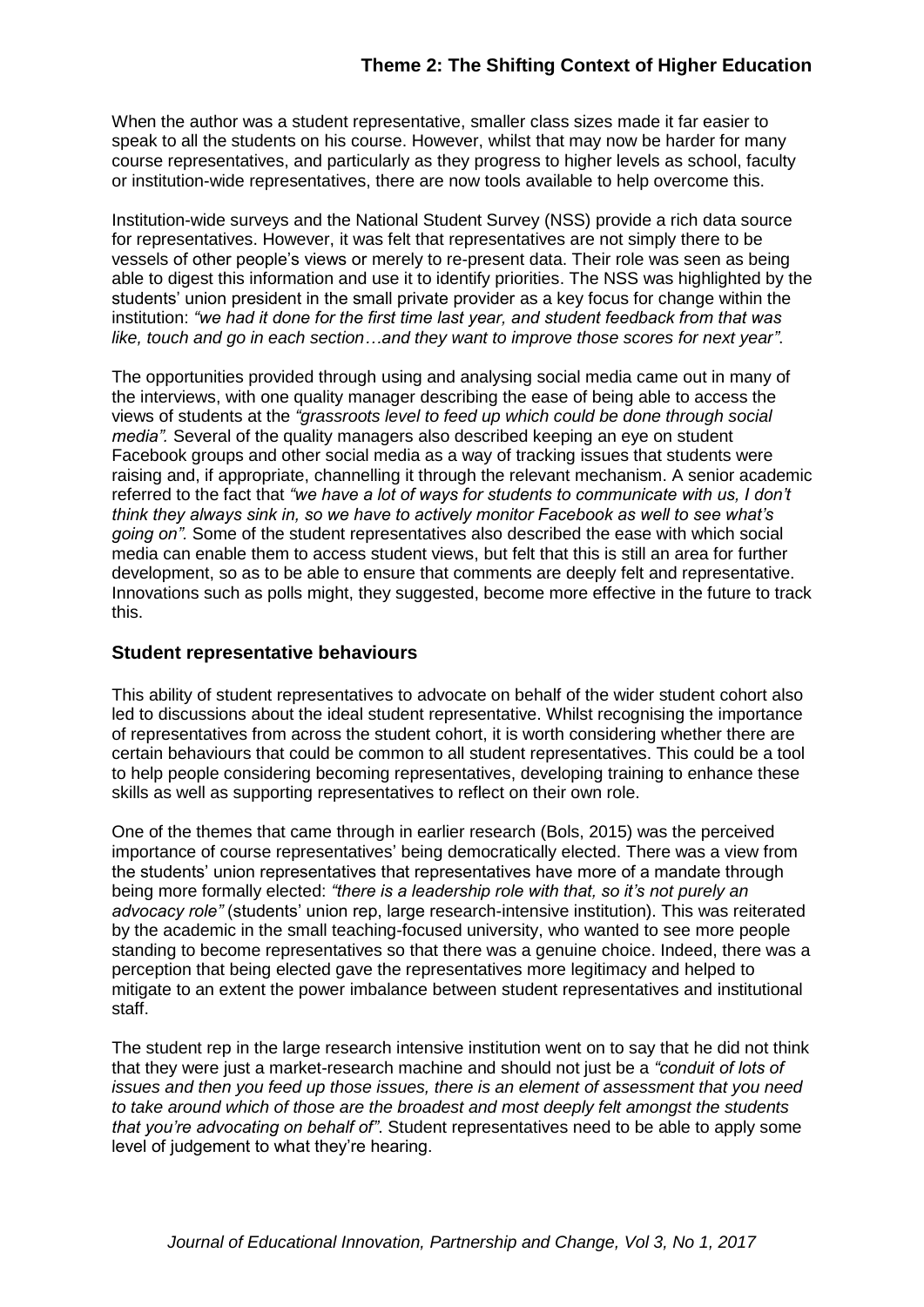The author has previously identified four key behaviours (Bols, 2015) of student representatives: being chameleonic, good communicators and policy actors and representing an internal externality. However, during the research, a number of themes and additional characteristics emerged that could form the basis of an enlarged set of behaviours. These included the following:

- *Empathy* was highlighted because student representatives are likely to be dealing with issues that students feel quite strongly about. One of the students interviewed said: *"one of the attributes I'd says is empathy, because that's quite important in a leader more broadly, but certainly where you're dealing with issues that students might feel quite passionate or distressed by, I think that is an important quality to have"*;
- There was a view that, if students' unions want to move towards a system of partnership, then student representatives have to be able to bring *expertise* and really contribute to the partnership with reflections and thoughts on what is being discussed on the agenda, but also going further than that and actually being *proactive* and helping to shape the agenda itself: *"instituting an initiative, putting things on the agenda that's what puts you into the partner category" (academic quality manager, large research-intensive institution);*
- The students' union interviewee at the small provider also highlighted the need for *positive engagement*. Representatives should give feedback: *"not just to bring back negative feedback, positive feedback is needed as well so they can see what is working and obviously if you've got solutions for things that's even better to bring back";*
- She also highlighted the need to ensure that the issue was *widely or deeply felt* across the cohort of students: *"you need to bring things that are across the course and not just one person's dilemma".* In terms of wider behaviours, she described someone who is *passionate* but also *approachable*: "*smile…comfortable voice, you just catch a good vibe off someone when they have those qualities"*, someone who is able to communicate, presenting a range of opinions not just her/his own;
- The quality manager at the small private provider commented: *"extroverted is the first and foremost, so they can actually talk to their peers, not be shy";*
- The academic in the small private provider said: *"I think to have the ability to critical and analytical insight rather than just anecdotal or narrative complaints";*
- The quality manager in the small teaching-focused university described the ideal rep. as being: *"articulate, well-informed, clear, professional, positive";*
- The academic in the small teaching-focused university had this to say: *"I think the best reps are those who are able to have conversations with the student body that help to manage the expectations of the student body and prevent a lot of unnecessary, and almost vexatious feedback really, I think in a way that comes with a certain amount of maturity, and experience, so often the best reps are third year reps who have been reps in the first and second years and have grown into the role, and it's very helpful to have that kind of continuity".*

These themes begin to point to some possible characteristics that could form the basis of a set of behaviours for student representatives. It will be necessary to test further these traits and characteristics through additional research, so that they can be developed into a set of behaviours for student representatives. But there was agreement across those interviewed that a set of behaviours could be a useful tool to enhance the professionalisation of representation. It was also agreed amongst those being interviewed that the key theme underpinning the behaviours was the representativeness of both those who are elected and what they say to ensure that they are representative of the whole cohort – including those who are 'hard to reach'.